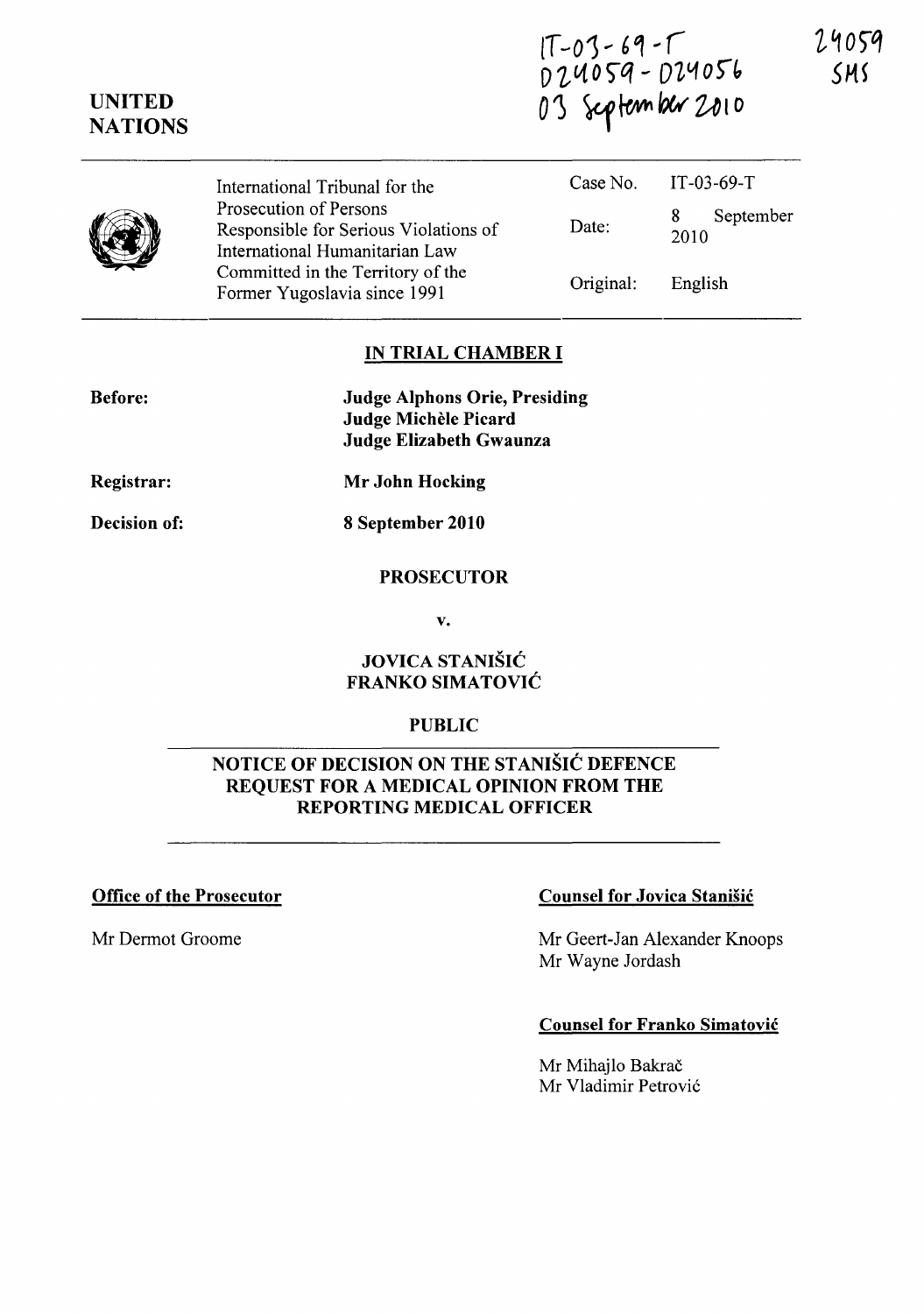$24058$ 

On 2 September 2010, in light of time constraints during Court proceedings, the Chamber informally communicated to the parties its Decision on the "Stanišić Defence Request for Medical Opinion from Reporting Medical Officer" of 23 August 2010, which it had intended to deliver orally. The Chamber hereby puts this decision on the record as an Annex to this Notice.

Done in English and French, the English version being authoritative.

/ Judge/Alphons Orie Presiding Judge

Dated this eighth day of September 2010 At The Hague The Netherlands

**[Seal of the Tribunal]**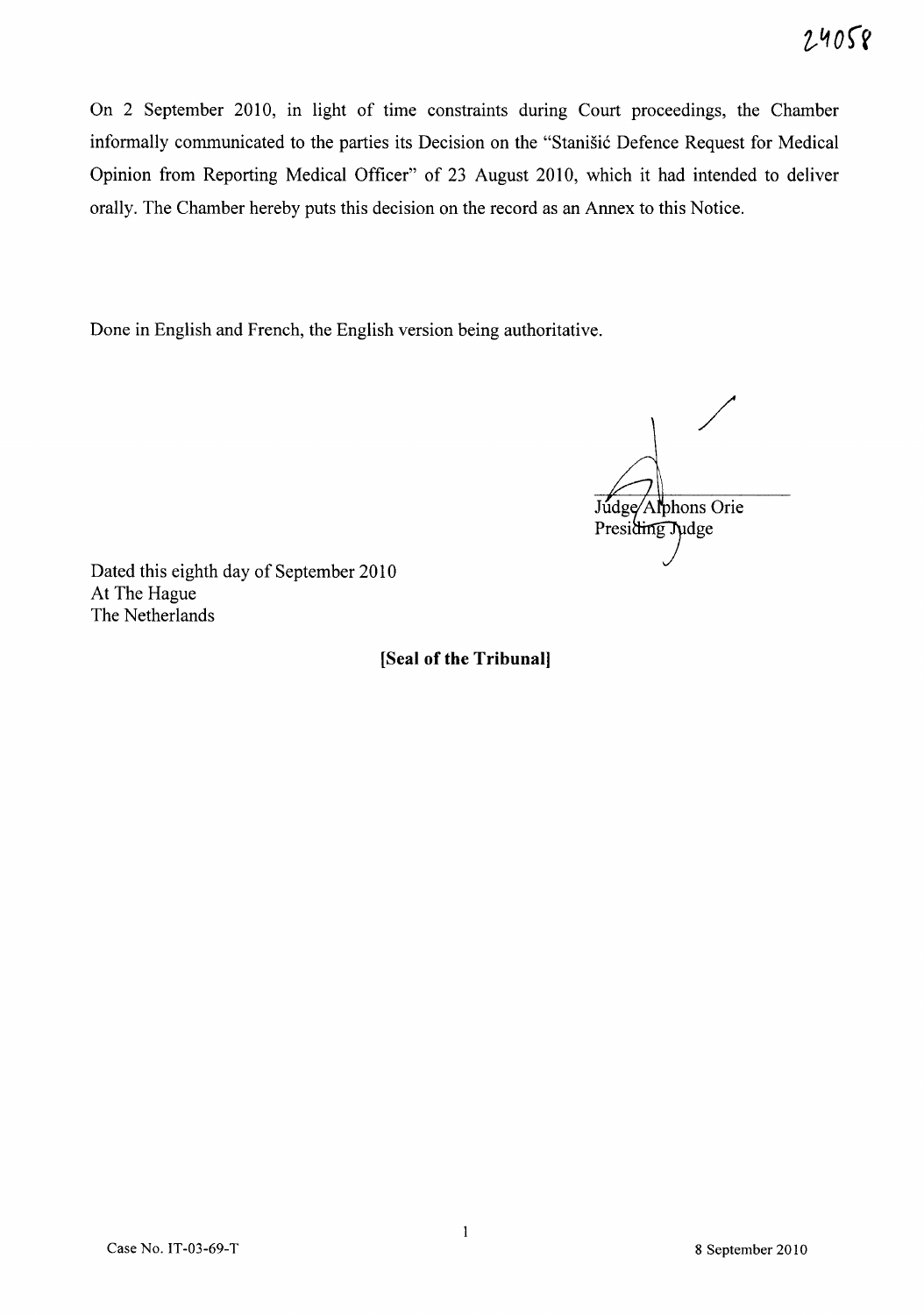24057

IT-03-69-T

#### PROSECUTOR

v.

# JOVICA STANISIC FRANKO SIMATOVIĆ

*PUBLIC* 

## ANNEX TO NOTICE OF DECISION ON THE STANISIC DEFENCE REQUEST FOR A MEDICAL OPINION FROM THE REPORTING MEDICAL OFFICER